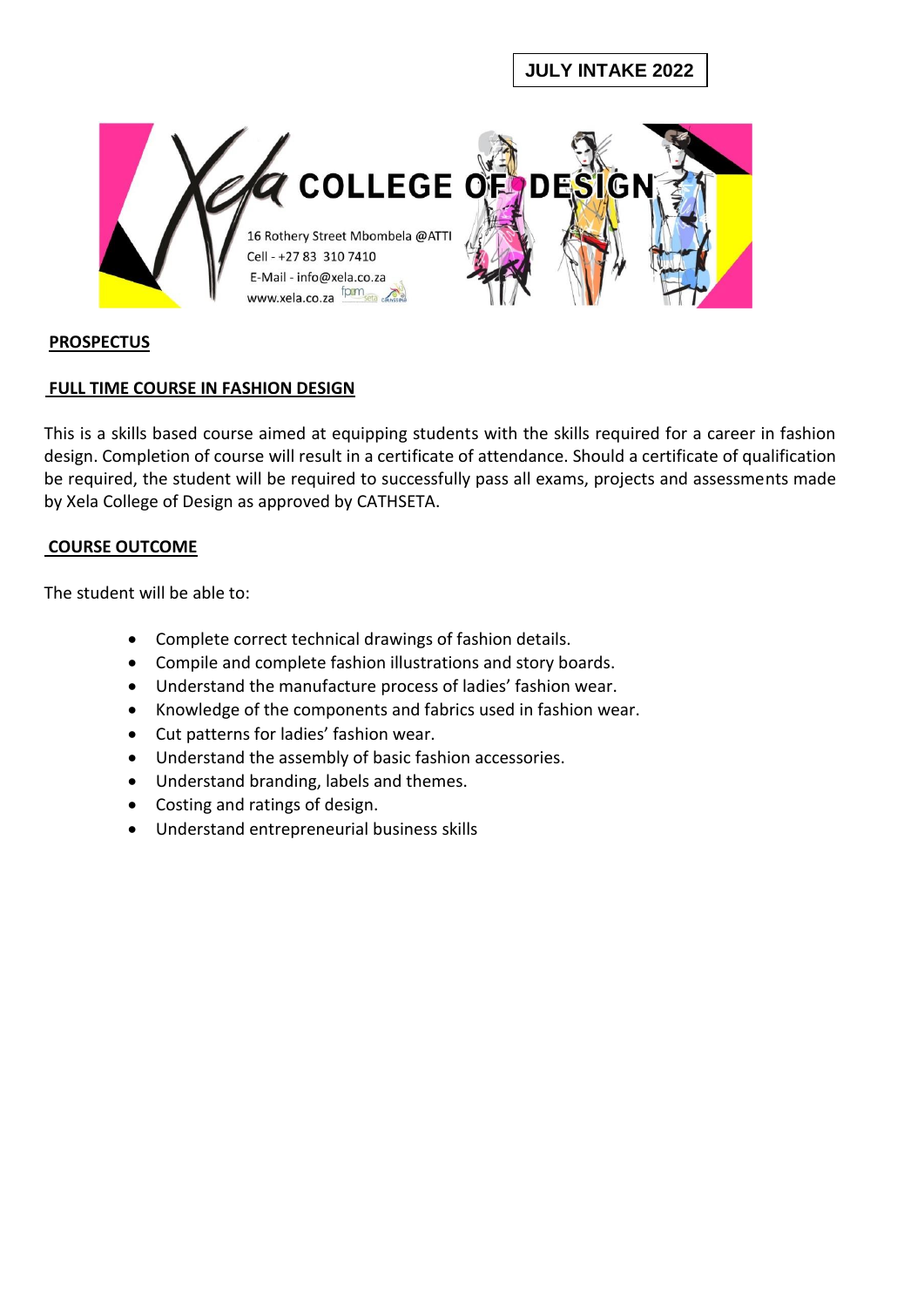#### **APPLICATION AND REGISTRATION FORM**

Documents required with the application form to enroll.

- 1) Certified copy of South African ID or Foreign Passport
- 2) Copy of at least a Grade 10 certificate (if candidate is younger than 23yrs)

### **INITIAL EACH PAGE TO INDICATE THAT YOU HAVE READ AND UNDERSTOOD ALL TERMS AND CONDITIONS.**

**PLEASE NOTE THAT PARTIALLY COMPLETED REGISTRATION FORMS WILL NOT BE ACCEPTED**

### **STUDENT APPLICATION DETAILS**

| Title            | Mr.    |          | Mrs. |        |         | <b>Miss</b> |              |     | Ms       | Dr      |  |
|------------------|--------|----------|------|--------|---------|-------------|--------------|-----|----------|---------|--|
| Surname          |        |          |      |        |         |             |              |     |          |         |  |
| First Name       |        | initials |      |        |         |             |              |     |          |         |  |
| ID number        |        |          |      |        |         |             |              |     |          |         |  |
| Date of Birth    |        |          |      |        |         |             | $\mathbb{M}$ |     | M        |         |  |
| Gender           | Male   |          |      | Female |         |             |              |     | Language |         |  |
| Marital status   | Single |          |      |        | Married |             | Divorced     |     |          | Widower |  |
| Maiden name      |        |          |      |        |         |             |              |     |          |         |  |
| African<br>South | Yes    |          | No   |        |         | Proof of ID |              | Yes |          | No      |  |
| Citizen          |        |          |      |        |         |             |              |     |          |         |  |

### **FOREIGN STUDENTS**

| Passport Number     |  |  |  |  |  |  |  |
|---------------------|--|--|--|--|--|--|--|
| Duration of time in |  |  |  |  |  |  |  |
| <b>SA</b>           |  |  |  |  |  |  |  |
| Country of previous |  |  |  |  |  |  |  |
| residence           |  |  |  |  |  |  |  |
| Duration of time in |  |  |  |  |  |  |  |
| previous country of |  |  |  |  |  |  |  |
| residence           |  |  |  |  |  |  |  |
| Nationality         |  |  |  |  |  |  |  |

### **NEXT OF KIN or GUARDIAN (if under the age of 18 or party is responsible for payments)**

| Surname          |  |  |  |  |  |
|------------------|--|--|--|--|--|
| First Name       |  |  |  |  |  |
| Relation         |  |  |  |  |  |
| <b>ID Number</b> |  |  |  |  |  |
| Cell phone       |  |  |  |  |  |
| Landline         |  |  |  |  |  |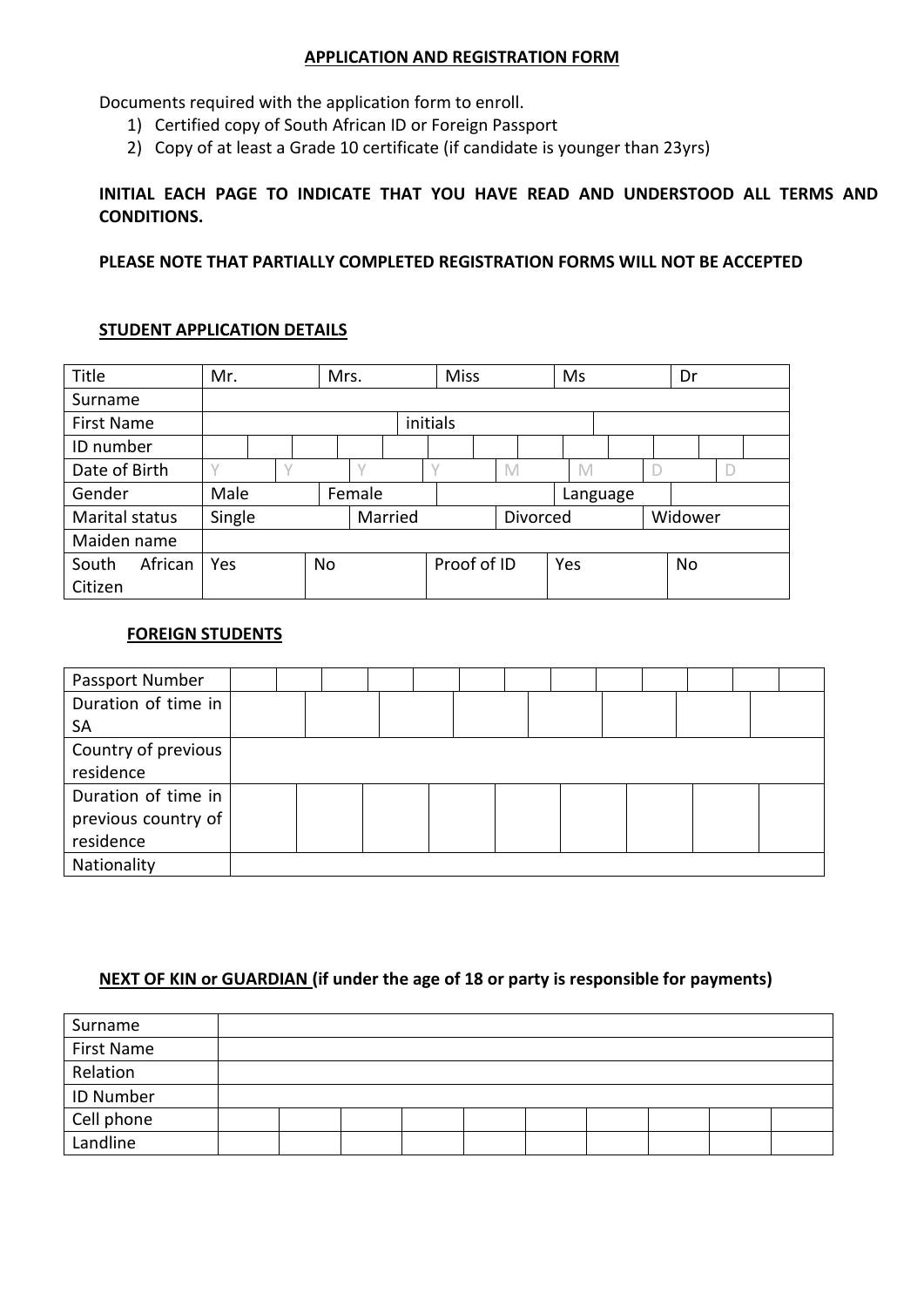### **STUDENT CONTACT DETAILS:**

| Home Tel         |  |  |  |  |  |
|------------------|--|--|--|--|--|
| Work Tel         |  |  |  |  |  |
| Cell             |  |  |  |  |  |
| Fax no           |  |  |  |  |  |
| Email address    |  |  |  |  |  |
| Employer         |  |  |  |  |  |
| Employer address |  |  |  |  |  |

### **POSTAL ADDRESS:**

| Address  |      |  |
|----------|------|--|
| Address  |      |  |
| Suburb   |      |  |
| City     | Code |  |
| Province |      |  |
| Country  |      |  |

### **SECONDARY EDUCATION:**

| School        |                |  |                   |              |  |
|---------------|----------------|--|-------------------|--------------|--|
| Year achieved |                |  | Grade achieved    |              |  |
| Matric status | Full exemption |  | Without exemption | Not achieved |  |

### **STUDY FEES PER YEAR:**

| <b>Option 1</b> – Once of payment        |                      |  |  |  |
|------------------------------------------|----------------------|--|--|--|
|                                          | 2022/3               |  |  |  |
| Nonrefundable college registration fee** | R8 700               |  |  |  |
|                                          |                      |  |  |  |
|                                          |                      |  |  |  |
| Once off payment to be paid by end July  | R <sub>20</sub> 2000 |  |  |  |
| <b>TOTAL STUDY FEE</b>                   | R <sub>28</sub> 900  |  |  |  |

# **Option 2** – Debit Order **OUR SYSTEM ONLY ALLOWS DEBIT ORDERS ON 1ST OF EVERY MONTH** (THIS IS TO BE ACCOMPANIED BY A LETTER OF SURETY)

|                                          | 2022/3         |
|------------------------------------------|----------------|
| Nonrefundable college registration fee** | R2 500         |
| 7 x Monthly installments                 | l R4 071 x 7   |
| <b>TOTAL STUDY FEE</b>                   | <b>R31 000</b> |

| Complete Stationery pack including text books*** | R4500-00 |
|--------------------------------------------------|----------|
| Sewing machine                                   | R2800-00 |

#### **\*\*\* Prices subject to change according to availability**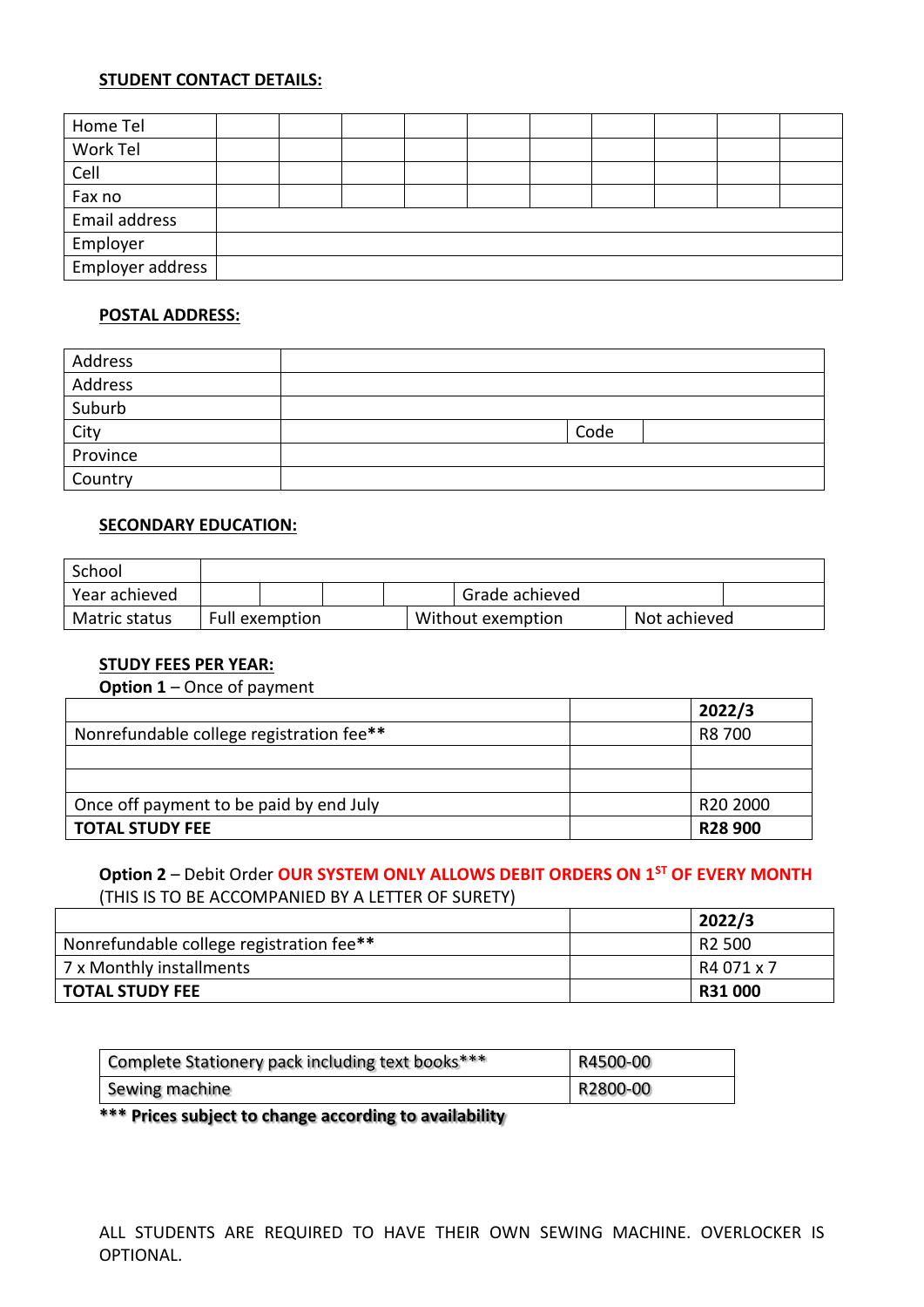### **PAYMENT OPTION**

| 1. Once of payment       | R |
|--------------------------|---|
| 2. Monthly installments  | R |
| 3. Deposit date & amount | R |

(Indicate method of payment and amount)

PLEASE USE THE NAME OF THE STUDENT AS REFERENCE AND MAIL YOUR PROOF OF RESISTRATION PAYMENT TO INFO@XELA.CO.ZA

**Bank Details: Xela College of Design, Standard Bank Nelspruit Branch: 052852 Account Number: 032 929 056 REFERENCE: - student name and surname** 

**IF YOU ARE CHOOSING THE DEBIT ORDER OPTION, COMPLETE THE DEBIT ORDER FORM BELOW AND MAIL ALONG WITH YOUR REGISTRATION DEPOSIT.**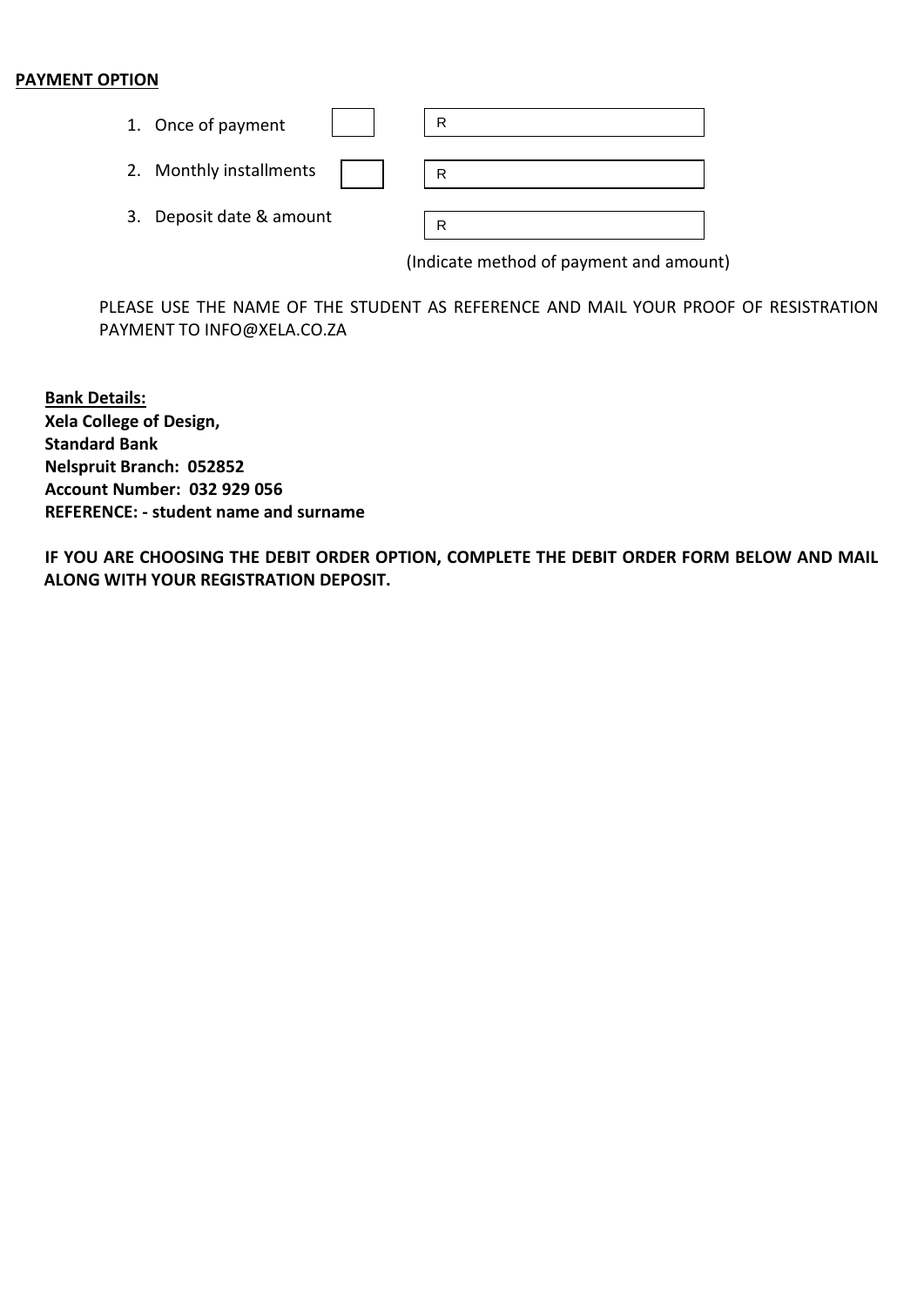### **BANK DEBIT ORDER INSTRUCTION – Company Registration number 2016 0755 9707**

| <b>Account Holder</b>                                   |
|---------------------------------------------------------|
|                                                         |
|                                                         |
|                                                         |
|                                                         |
|                                                         |
|                                                         |
|                                                         |
|                                                         |
|                                                         |
|                                                         |
|                                                         |
|                                                         |
|                                                         |
| Abbreviated name as registered with the bank: XC DESIGN |
| Dear Sirs/Madams                                        |
|                                                         |
| The details of my/our account are as follows:           |
|                                                         |
|                                                         |
|                                                         |
|                                                         |
|                                                         |
|                                                         |
| (savings, current, transmission)                        |

This signed Authority and Mandate refers to our contract as dated as on signature hereof ("the Agreement"). I/We hereby authorize you to issue and deliver payment instructions to the bank for collection against my/our abovementioned account at my/our abovementioned bank (or any other bank or branch to which I/We may transfer My/Our account) on condition that the sum of such payment instructions will never exceed My/Our obligations as agreed to in to in the Agreement, and commencing on the commencement date and continuing until this Authority and Mandate is terminated by me/us by giving you notice in writing of no less than 20 ordinary working days, and sent by prepaid registered post or delivered to your address indicated below. The individual payment instructions so authorised to be issued must be issued and delivered as follows:

i. On the first day (payment day) of each and every month commencing on

\_\_\_\_\_\_\_\_\_\_\_\_\_\_\_\_\_\_\_\_\_\_\_\_\_\_\_\_\_,

In the event that the payment day falls on a Saturday, Sunday or recognised South African public holiday, the payment day will automatically be the very next ordinary business day. Further, if there are insufficient funds in the nominated account to meet the obligation, you are entitled to track my account and re-present the instruction for payment as soon as sufficient funds are available in my account.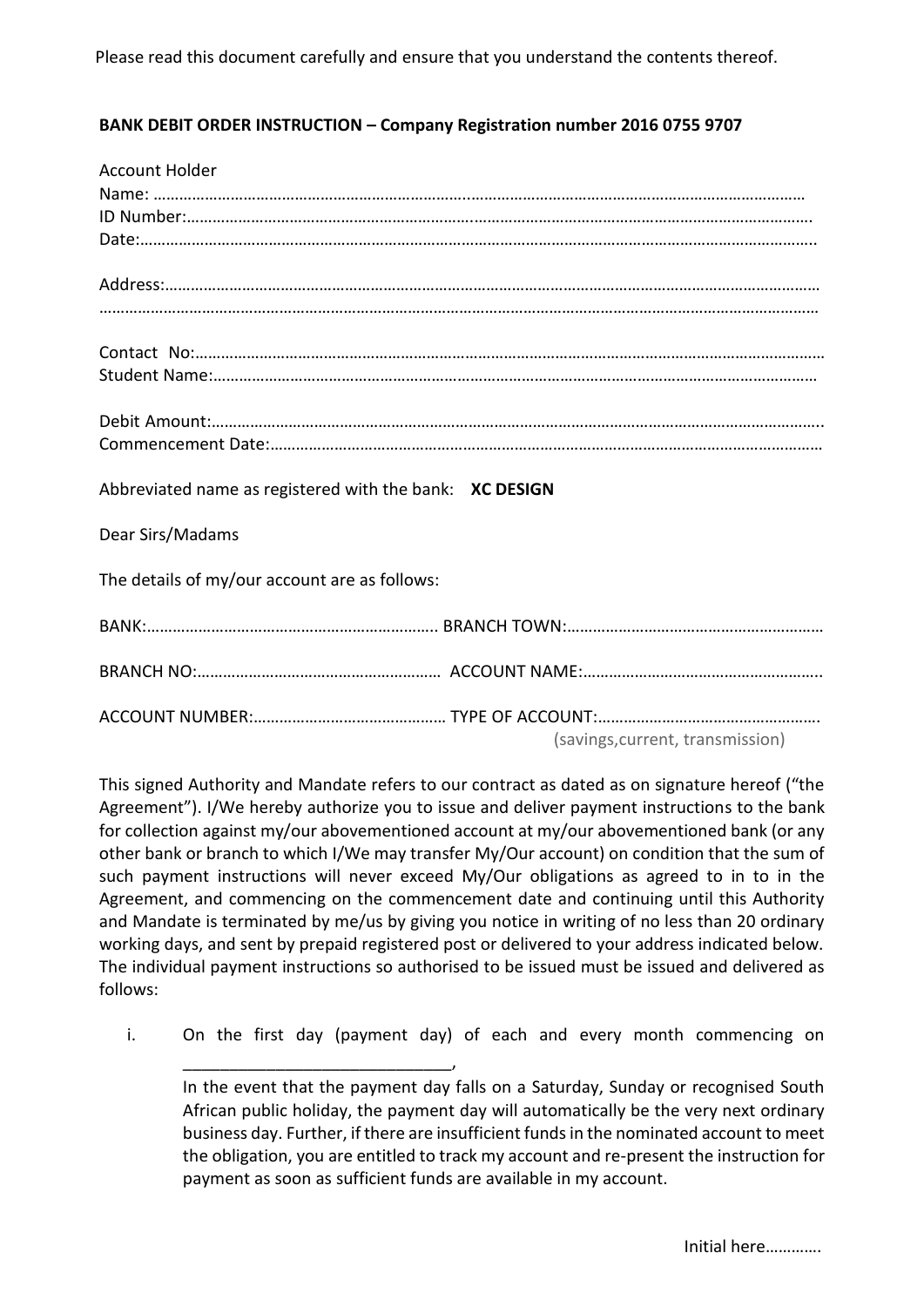I/We understand that the withdrawals hereby authorised will be processed through a computerized system provided by the South African Banks and I also understand that details of each withdrawal will be printed on my bank statement. Each transaction will contain a number,

Which must be included in the said payment instruction and if provided to you should enable you to identify the Agreement. A payment reference is added to this form before the issuing of any payment instruction. I/We shall not be entitled to any refund of amounts which you have withdrawn while this authority was in force, if such amounts were legally owing to you.

### **MANDATE**

I/We acknowledge that all payment instructions issued by you shall be treated by my/our above mentioned bank as if the instructions had been issued by me/us personally.

### **CANCELLATION**

I/We agree that although the Authority and Mandate may be cancelled by me/us, such cancellation will not cancel the Agreement. I/We shall not be entitled to any refund of amounts which you have withdrawn while this authority was in force, if such amounts were legally owing to you.

### **ASSIGNMENT**

I/We acknowledge that this Authority may be ceded to or assigned to a third party if the agreement is also ceded or assigned to that third party, but in the absence of such assignment of the Agreement, this Authority and Mandate cannot be assigned to any third party.

Signed at the state of  $\mathsf{a}$  at  $\mathsf{a}$  at  $\mathsf{a}$ 

on this \_\_\_\_\_\_\_\_\_\_\_\_\_\_ day of \_\_\_\_\_\_\_\_\_\_\_\_\_\_\_\_\_20\_\_\_\_\_\_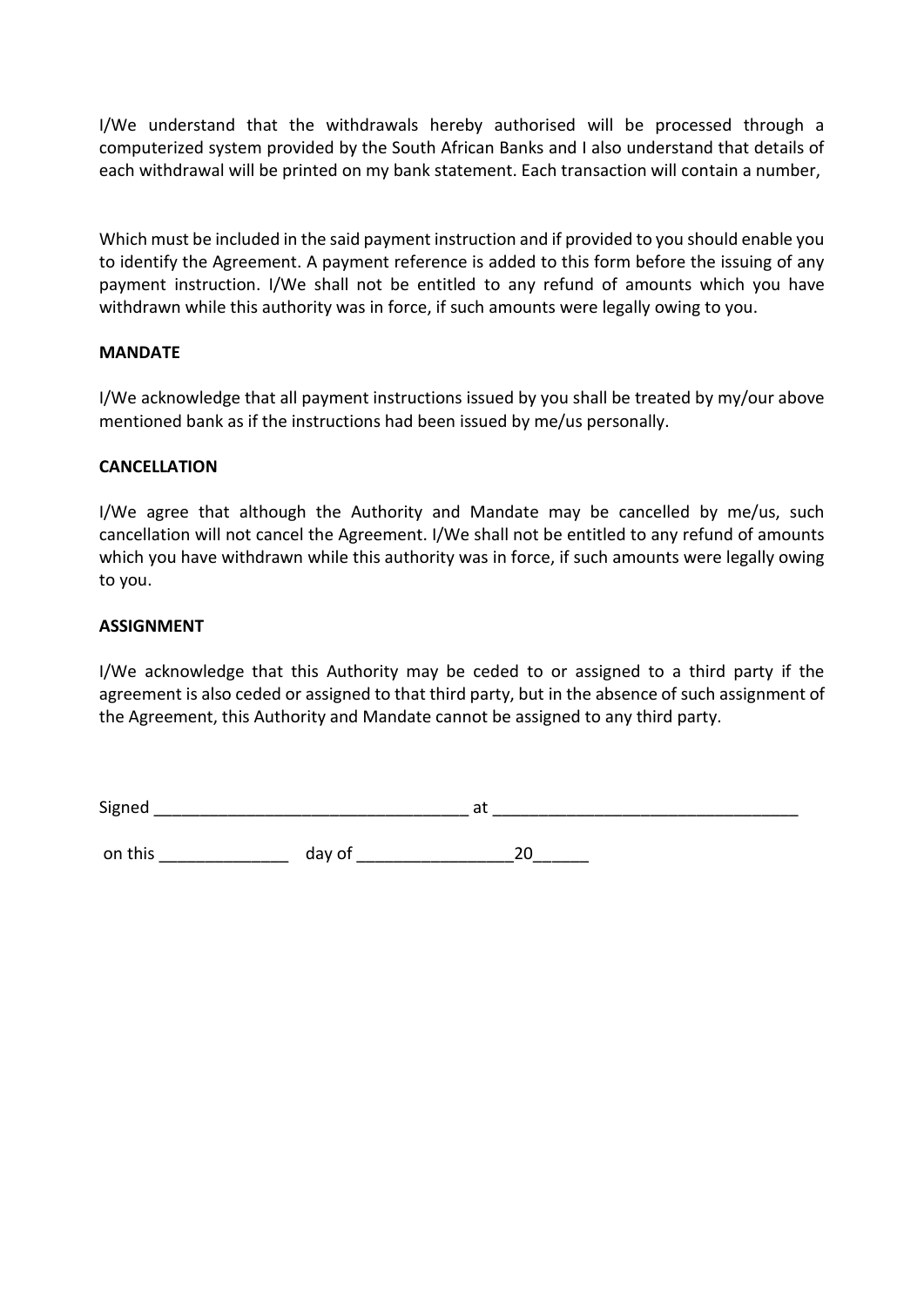### **EQUIPMENT/STATIONERY ORDER FORM**

| <b>STUDENT NAME:</b>                                        | <b>CELL</b><br><u> 1989 - Andrea State Barbara, politik e po</u>       |
|-------------------------------------------------------------|------------------------------------------------------------------------|
| PARENT/GUARDIAN:<br>Please tick appropriate box:            |                                                                        |
|                                                             |                                                                        |
|                                                             |                                                                        |
|                                                             |                                                                        |
|                                                             |                                                                        |
|                                                             |                                                                        |
|                                                             |                                                                        |
|                                                             |                                                                        |
|                                                             | <b>ORDER TOTAL R</b>                                                   |
| ** Delivery of stationery can take up to three weeks **     | *** Please note that prices may fluctuate according to availability*** |
| I hereby sign and accept the conditions of the above order: |                                                                        |
|                                                             |                                                                        |
|                                                             | (To be completed and signed by person/s responsible for payment)       |
| <b>TERMS &amp; CONDITIONS:</b>                              | All orders are to be paid for in full prior to collection.             |
| Prices may vary according to availability                   |                                                                        |

- Xela College of Design accepts no liability for damage of goods after delivery.
- Pack contents cannot be swopped or changed
- Renewal of items such as paper, plastic folders, fabric and any other items that may "run out" is exclusively for the students expense and may be re-ordered from the college offices

Students without equipment can be asked to leave class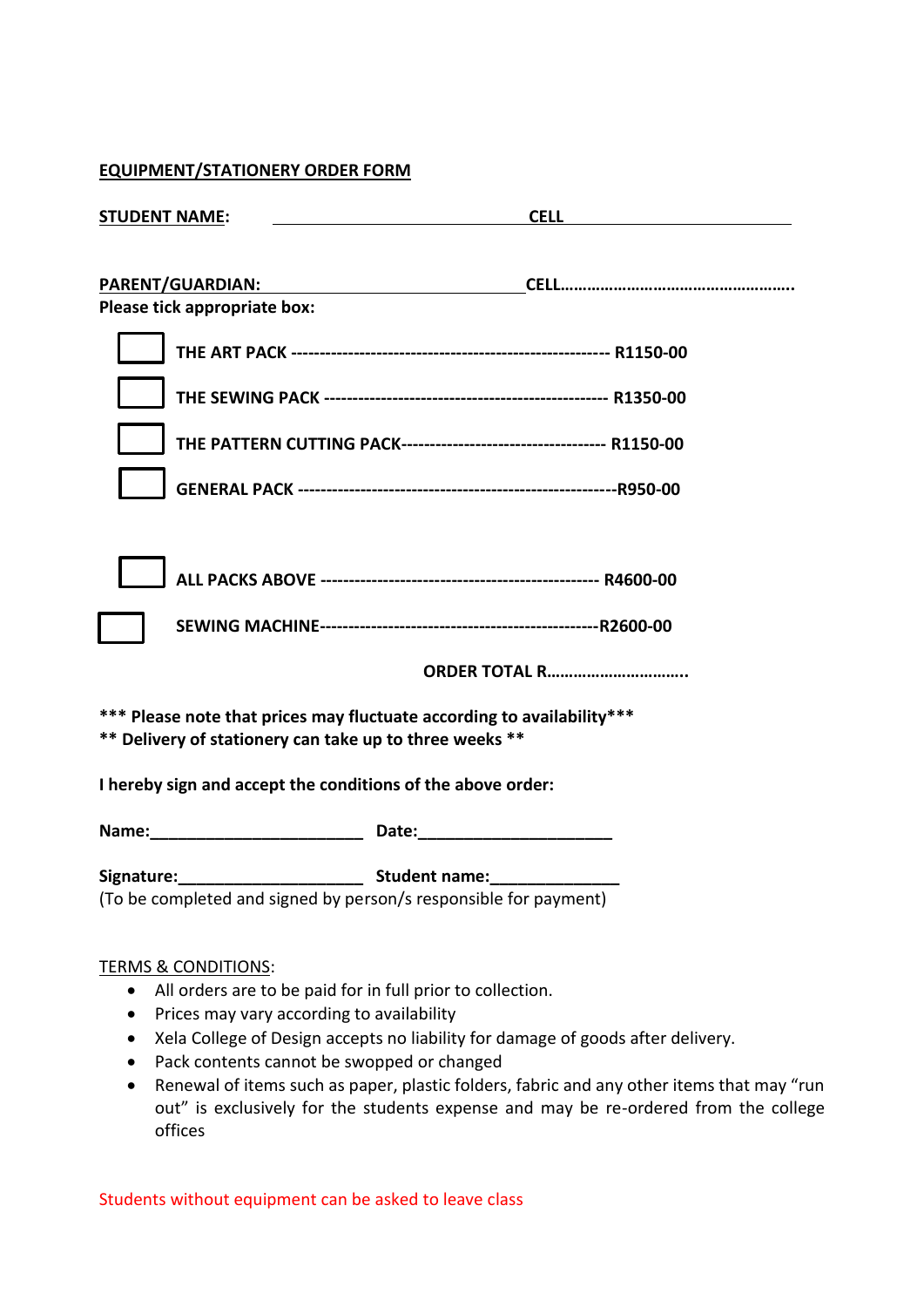## **BELOW IS ALL THE STATIONERY YOU WILL RECEIVE SHOULD YOU ORDER THROUGH XELA COLLEGE FOR YOUR FASHION DESIGN STUDIES. If you are purchasing your own stationery, please ensure you have all the items listed below.**

## **FOR ILLUSTRATION, DESIGN & TECHNICAL DRAWING : - The Art Pack**

- 30cm Steel Ruler
- Masking tape
- A3 Cutting Mat (green self-healing type)
- NT Cutter
- Black Felt-tip pen (PILOT or STAEDTLER Fine liner)
- A4 Tracing Paper (x12 sheets)
- A4 Sketch Pad (110g cartridge paper)
- A4 watercolour pad (140g)
- Staedtler Aquarelle water colour pencils (12 colours must have white)
- 2 x Staedtler Pencils (1 x HB, 1 x 3B; 1 x 6B)
- Guitar/Reeves/Pental water colour paints (12 colours & must have white not Staedtler brand)
- charcoal
- 2 x Artist paint brushes (1 x size 5; 1 x size 2)
- Pencil sharpener & Staedtler eraser
- Glue
- Paper Scissors
- Clutch Pencil & Lead to be used from Pattern Cutting pack
- VISUAL DIARY

# **TEXTILES & GARMENT CONSTRUCTION: - The Sewing Pack**

- Measuring tape (in cm)
- Fabric scissors
- Small sharp-nose scissors
- Pins (thin and very sharp)
- Packet embroidery needles or hand sewing needles
- Unpicker
- Dressmaking pencil
- 2m sheeting
- Loop turner (smallest hook)
- 5x 20cm zip
- 2 x 20cm invisible zip
- 6mm cotton tape
- 5m non woven interlining
- 1m woven interlining
- Buttons 2 hole, 4 hole, shank, blank covered button size 24
- Hook & eye
- Cotton navy or black and beige.
- $\bullet$  Elastic 6mm wide x 2m
- 30 x 180g A4 board to pin samples onto
- 1.5m Denim (fashion students only)
- 20cm Applique Paper
- Fabric Tracing Paper
- Large Press Studs Sequins, bugle beads & seed beads
- Satin Ribbon 3 colours of 1m each.
- Square of felt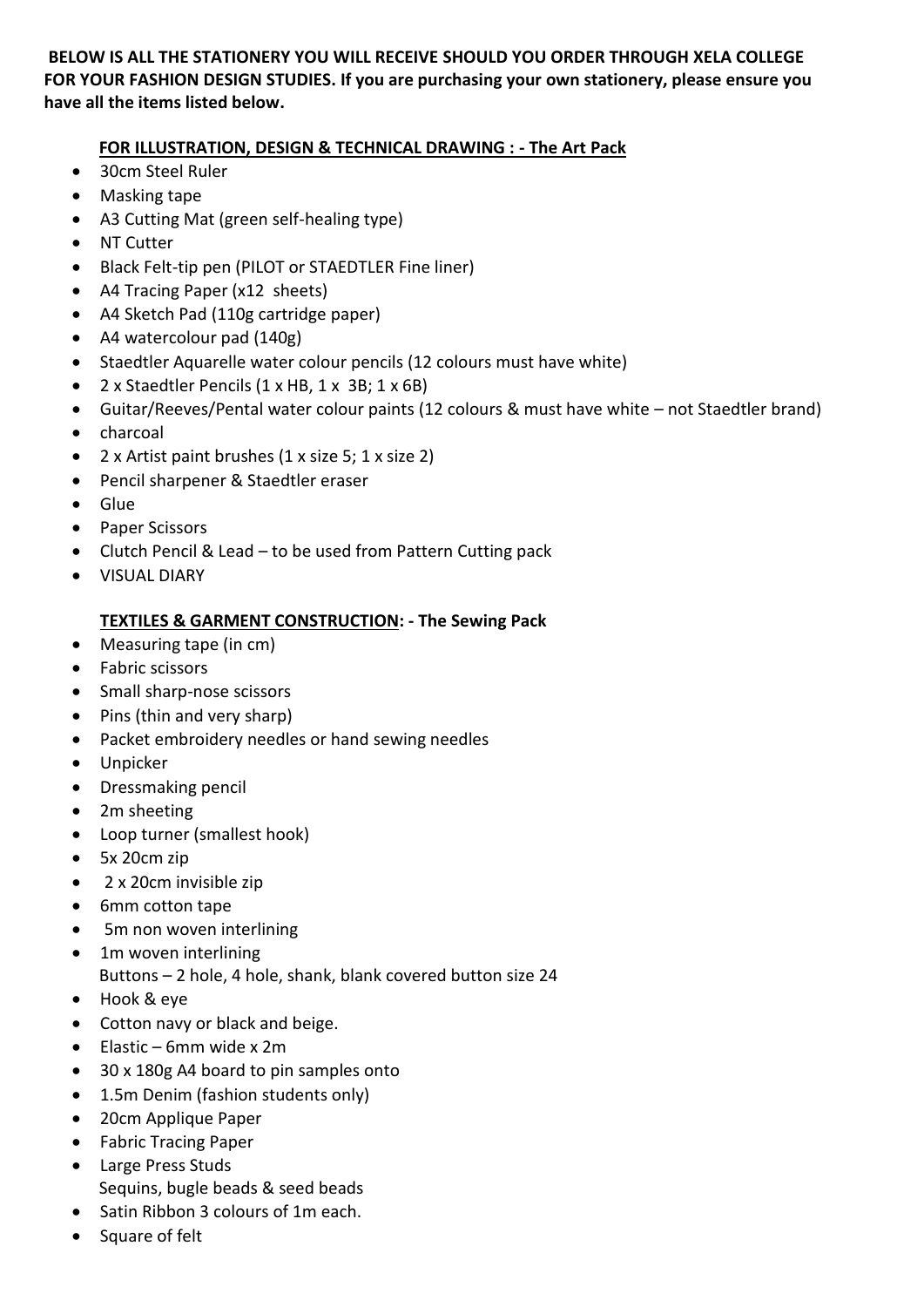- 2m nylon cord
- Embroidery thread
- $\bullet$  Scrap fabrics to be sourced by the student

## **FOR PATTERN CUTTING - The Technical Pack**

- 1m steel ruler (can be kept at home for full scale work)
- $\bullet$  Set Square 45 degree
- Scale ruler
- French ruler set
- Clutch pencil 0.7mm
- Replacement HB 0.7mm lead
- 6 pack of coloured fine liner felt-tipped pens
- Paper scissors (use from Art)
- Hard pattern board available at the college R15/m
- Cello tape
- Glue ( use from Art)
- Calculator Tracing wheel
- Compass with arm extension

### **GENERAL: - The Stationery Pack**

- $\bullet$  A4 white paper 1 reem
- A4 exam pad
- Plastic sleeves
- 5 x lever arch files (WPC; ART; WGM x2; BUS SKILLS)
- Ball point pen
- **SEWING MACHINE – to be sourced by student or ordered through the college**
- **OVERLOCER - OPTIONAL**

### **HOW DID YOU HEAR ABOUTXELA COLLEGE OF DESIGN?**

| Word of mouth | Xela Website      |
|---------------|-------------------|
| School visit  | Pamphlet/brochure |
| Career expo   | Advertisement     |
| Other         | Google            |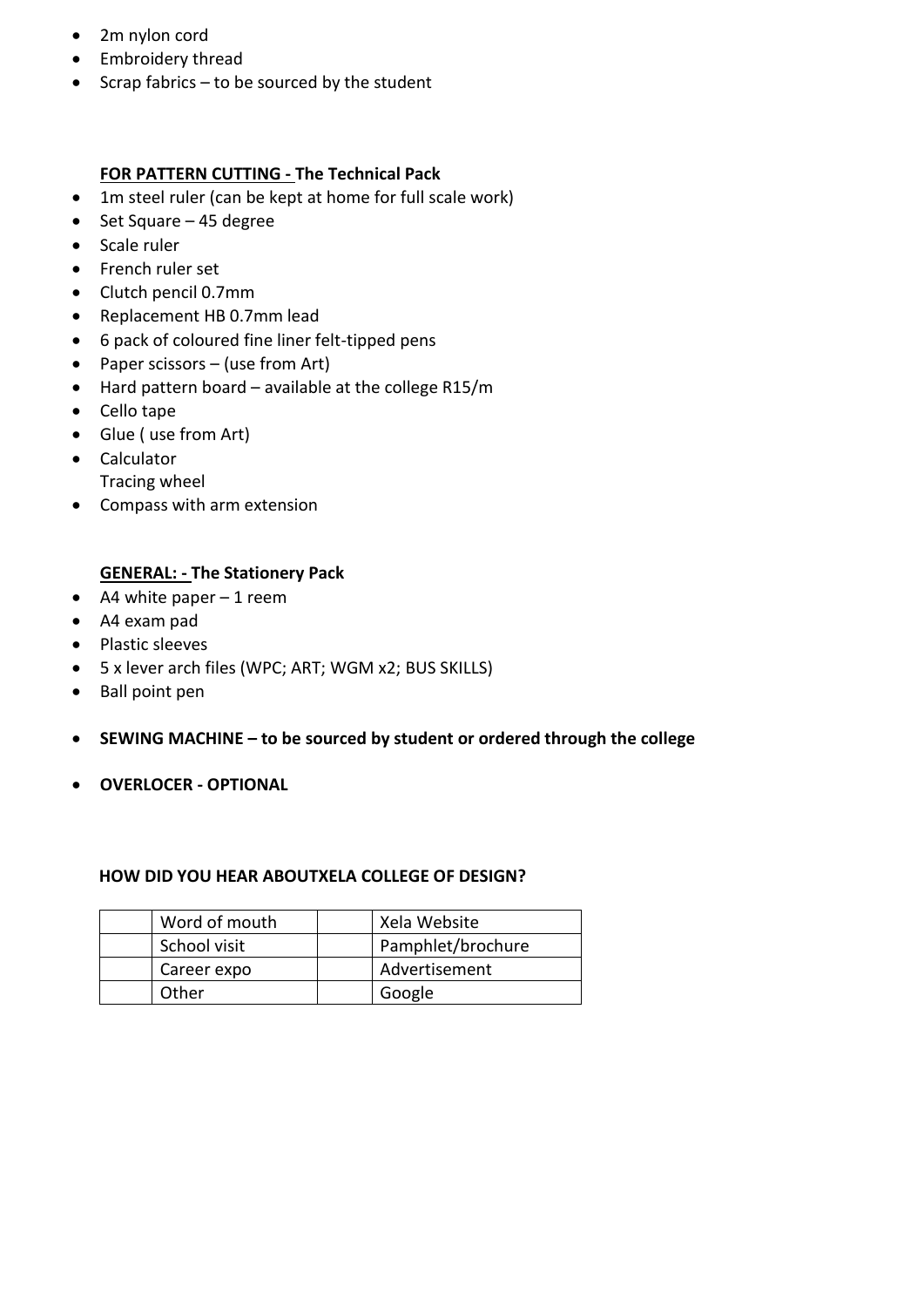### **PLEASE INITIAL EACH PAGE TO INDICATE THAT YOU HAVE READ AND UNDERSTOOD THESE TERMS AND CONDITIONS.**

### **PLEASE NOTE THAT PARTIALLY COMPLETED REGISTRATION FORMS WILL NOT BE ACCEPTED**

### **TERMS AND CONDITIONS:**

The student, applicant, account/fee payer, lawful guardian are herein collectively referred to as the "student". By acceptance of the Xela College of Creative Design hereafter referred to as \_"Xela College of Design" and where the student as entered upon studies pursuant to the Contract of Enrolment entered into with Xela College of Creative Design the student shall be jointly and severally responsible for the fulfillment of all terms of the agreement.

#### **1. Compliance with Xela College of Creative Design rules**

The student will comply with all the rules and regulations set out by Xela College of Design

#### **2. Student liability**

The student shall be responsible to pay for all damages or loss caused by the student to any property of Xela College of Design.

#### **3. Legal Declaration of Indemnity**

The student hereby indemnifies Xela College of Design against any risk, loss or damage whatsoever arising out of any claim, which may institute against Xela College of Design as a result of any happenings which may take place on the premises of Xela College of Design. Neither Xela College of Design nor any official employee, contractor or representative of Xela College of Design shall be liable for any damage arising out of death, bodily harm, loss of health or illness of any student howsoever caused.

Furthermore the student hereby holds Xela College of Design free from any claim whatsoever arising out of any loss or damage which may be suffered by the student whilst on the premises of Xela College of Design. Neither Xela College of Design or any official employee, contractor or representative of Xela College of Design shall be liable for any damage to any property owned by or in custody of any student.

#### **4. Termination of studies**

In the event of a student's studies being terminated, for any reason whatsoever, this shall not absolve the student or any other student from full liability for the payment of fees or any other charges.

#### **5. Credit Approval**

No credit facilities exist or will be given.

### **6. Student Fees**

- Student fees are due and payable by the student to Xela College of Design on date of registration.
- The student will be liable for any legal costs and charges on an attorney and own client scale incurred by Xela College of Design, as well as all tracing costs, collection costs and any other disbursements which are incurred in recovering monies which may at any time be owed by the student to Xela College of Design.
- The student will not receive reports, diplomas or exam results unless all amounts due to Xela College of Design have been settled in full.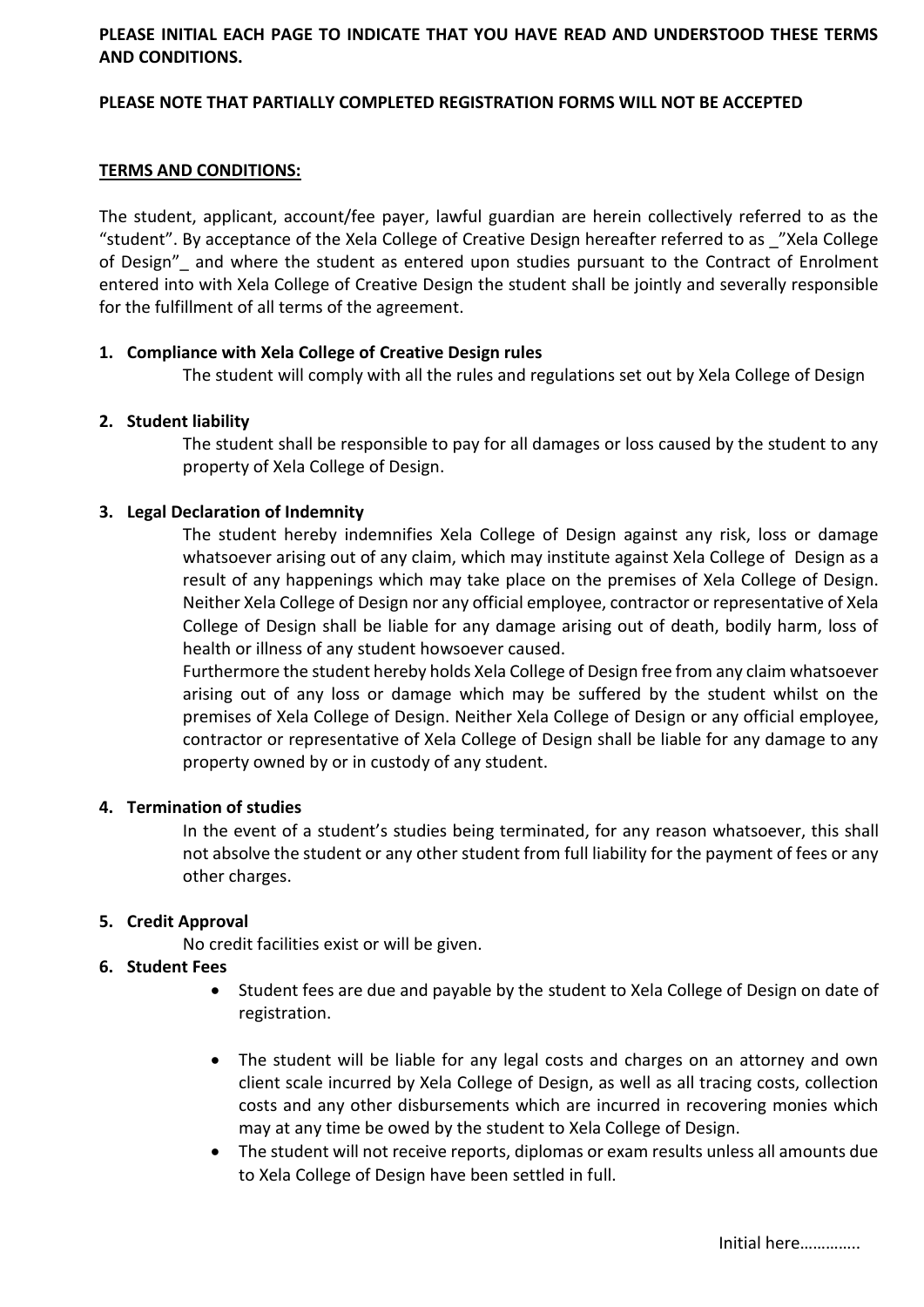- Xela College of Design retains the right of admission to all lectures and is under no obligation or otherwise to grant admission to a student who has not made payment of all Student Fees and any other amounts due and payable, but not paid, to the Xela College of Design.
- A student, who has failed to meet the required standards for the school to issue a certificate, shall not receive any reimbursement of their tuition fee.
- In the event of a student missing classes and requiring private tuition to catch up, the student will be liable to pay an additional fee to the lecturer involved unless otherwise agreed upon.

### **7. Interest**

The amount outstanding and payable by the Student to Xela College of Design, in respect of his/her enrolment not being received by Xela College of Design, shall bear interest, which shall be calculated at the Standard Bank Prime overdraft rate applicable for the period during which the amount remains outstanding. Such interest shall be compounded monthly in arrears and shall be calculated from the date the amount became due to the date of payment, both days included.

### **8. Admission of liability**

In the event of tuition fees not being paid in full, the student acknowledges that he/she is indebted to Xela College of Design in the sum of R\_\_\_\_\_\_\_\_\_\_\_\_\_\_\_ plus interest herein provided for and costs on an attorney and own client scale. Should the student fail to make payment in terms of this agreement, Xela College of Design may without any notice to the student apply in terms of Section 57 of Act 32 of 1944 for:

- Judgment for the amount of the outstanding balance of the debt in terms of this acknowledgement, together with costs of a request for judgment; and
- An order for payment thereof in accordance with this agreement.

### **9. Registration**

All details regarding registration and termination of registration are contained in the appropriate Xela College of Design documentation 010113XDC, the content of which are deemed to have been read and understood by the student.

Furthermore the following terms and conditions are agreed to:

- The student's failure to submit their work for whatsoever reason shall in no way entitle him/her to a reduction of fees, nor will it absolve him/her from full liability for the payment of fees.
- No cancellation of this contract shall be of force or effect without written consent thereto by an authorized officer of Xela College of Design and deposits will not be refunded unless Xela College of Design cancels the specific course
- Xela College of Design will supply the student with a list of stationery, books and equipment which the student must purchase at their own expense.
- Students agree that work completed during the course may be photographed and used for marketing material for the promotion of the college.

Initial here…………….